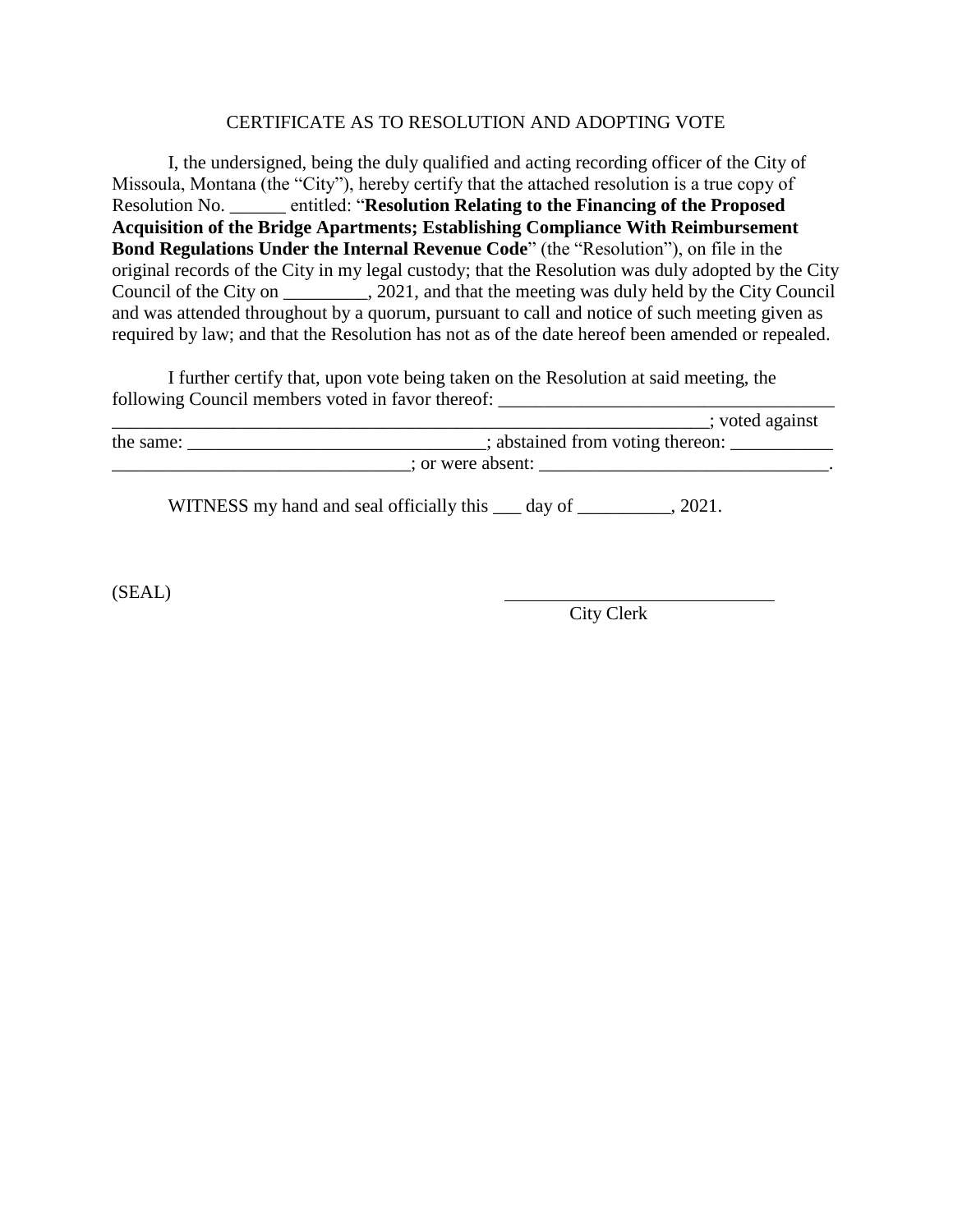## RESOLUTION NO.

## **Resolution Relating to the Financing of the Proposed Acquisition of the Bridge Apartments; Establishing Compliance With Reimbursement Bond Regulations Under the Internal Revenue Code**

BE IT RESOLVED by the City Council (the "Council") of the City of Missoula, Montana (the "City"), as follows:

Section 1. Recitals.

1.01 The United States Department of Treasury has promulgated final regulations governing the use of proceeds of tax-exempt bonds, all or a portion of which are to be used to reimburse the City for project expenditures paid by the City prior to the date of issuance of such bonds. Those regulations (Treasury Regulations, Section 1.150-2) (the "Regulations") require that the City adopt a statement of official intent to reimburse an original expenditure not later than 60 days after payment of the original expenditure. The Regulations also generally require that bonds be issued and the reimbursement allocation be made from the proceeds of such bonds within 18 months (or three years, if the reimbursement bond issue qualifies for the "small issuer" exception from the arbitrage rebate requirement) after the later of (i) the date the expenditure is paid or (ii) the date the project is placed in service or abandoned, but (unless the issue qualifies for the "small issuer" exception from the arbitrage rebate requirement) in no event more than three years after the date the expenditure is paid. The Regulations generally permit reimbursement of capital expenditures and costs of issuance of the bonds.

1.02 The City desires to comply with requirements of the Regulations with respect to the certain project hereinafter identified.

Section 2. Official Intent Declaration.

2.01 The City proposes to acquire certain property located at 1205 West Broadway in Missoula, commonly known as the Bridge Apartments (the "Project").

2.02 Other than (i) expenditures to be paid or reimbursed from sources other than the Bonds (as hereinafter defined), (ii) expenditures permitted to be reimbursed under the transitional provision contained in Section 1.150-2(j)(2) of the Regulations, (iii) expenditures constituting preliminary expenditures within the meaning of Section 1.150-2(f)(2) of the Regulations, or (iv) expenditures in a "de minimus" amount (as defined in Section 1.150-2(f)(1) of the Regulations), no expenditures for the Project have heretofore been paid by the City and no expenditures will be paid by the City until after the date of this Resolution.

2.03 The City reasonably expects to reimburse some or all of the expenditures made for costs of the Project out of proceeds of bonds, in one or more series, in an estimated maximum aggregate principal amount of approximately \$2,205,000 (the "Bonds") after the date of payment of all or a portion of the costs of the Project. All reimbursed expenditures shall be capital expenditures, a cost of issuance of the Bonds or other expenditures eligible for reimbursement under Section 1.150-2(d)(3) of the Regulations.